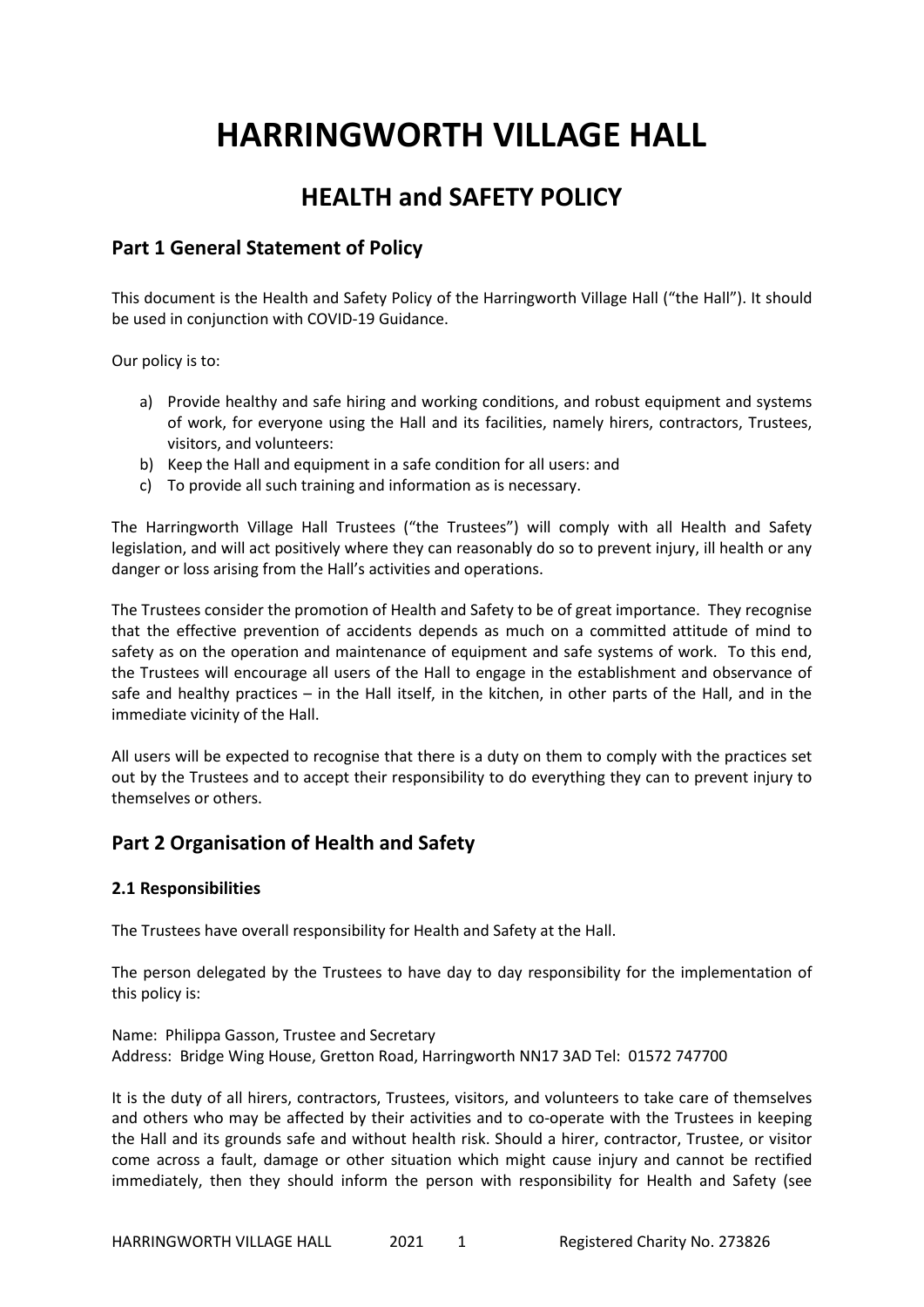above) as soon as possible in order that the problem can be dealt with. Where equipment is damaged, a notice should be placed on it warning that it is not to be used, and if possible, it should be moved to the store cupboard.

The following persons have responsibility for specific items:

| Fire precautions and inspections/checks | James Thompson  |
|-----------------------------------------|-----------------|
| Insurance                               | Philippa Gasson |
| First Aid                               | Philippa Gasson |
| <b>Reporting of Accidents</b>           | Philippa Gasson |
| <b>Training</b>                         | Philippa Gasson |
| Information to Contractors and Visitors | James Thompson  |
| Information to hirers                   | Philippa Gasson |
| <b>COSHH Regulations</b>                | James Thompson  |
| Reviewing Health and Safety Policy      | Harry Morgan    |

### **Part 3 Arrangement and Procedures**

### **3.1 Licence**

The Hall has a Premises Licence authorising the following regulated entertainment and licensable activities, to be applied for on an individual basis:

- a) The performance of plays
- b) The showing of films
- c) Indoor sporting events
- d) Boxing or wrestling
- e) Performance of live music
- f) Playing of recorded music
- g) Performance of dance
- h) Entertainment similar to those in a-g above
- i) Making music
- j) Dancing
- k) Entertainment similar to those in i-j above
- l) Provision of hot food/drink after 11 pm.
- m) Sale of Alcohol

### **3.2 Fire Precautions, Checks and Procedure**

A copy of the Fire Risk Assessment is can be found in the Trustees' Policy file.

Person with responsibility for testing of fire safety equipment: James Thompson Fire Service Contact name:  $\blacksquare$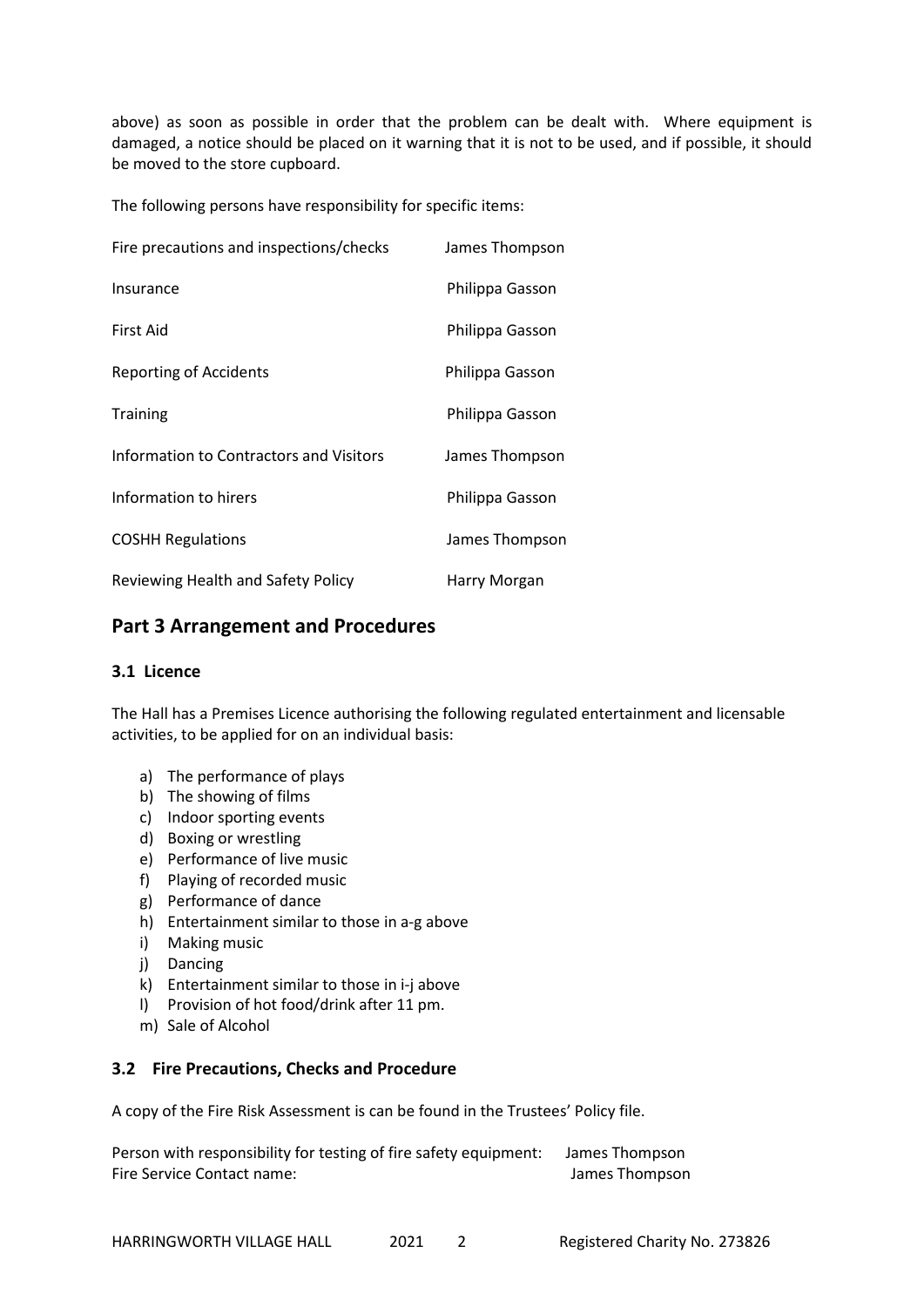Fire Service Contact telephone no. 01572 747811

Company hired to check, maintain and service fire safety equipment:

Hoyles Fire and Safety Premier House, 2 Jubilee Way, Elland, West Yorkshire HX5 9DY Tel: 01422 314351

| Item                           | Location                | Frequency of checks |
|--------------------------------|-------------------------|---------------------|
| Fire alarm detectors           | Kitchen and Store Room  | Weekly              |
| <b>Emergency Lighting</b>      | Over each fire exit     | Monthly             |
| Residual current device        | By front door           | Monthly             |
| Portable appliance testing     |                         | Annually            |
| <b>Electrical Installation</b> |                         | 5 Yearly            |
| <b>Fire Exits</b>              |                         | Weekly              |
| Fire-fighting equipment        | 1 in hall, 2 in kitchen | Annually            |
| Fire-fighting blanket          |                         | Annually            |
|                                |                         |                     |

### **Part 4 Safety rules**

#### **4.1 Hirers, visitors, and contractors**

All hirers will be expected to read their Hiring Agreement and should sign the Hiring Form as evidence that they agree to the hiring conditions. All new hirers will also be given information/training by the Booking Secretary about safety procedures at the Hall, which they will be expected to follow. They will be shown the location of the Accident Book and Health and Safety File. Hirers, contractors, and visitors will be expected to recognise that there is a duty on them to comply with the practices set out by the Trustees, with all safety requirements set out in the Hiring Agreement, and with the safety notices on the premises. They must accept responsibility to do everything they can to prevent injury to themselves or others.

The Trustees maintain a Risk Assessment for the Hall. The following practices must be followed in order to minimise risks:

- All emergency exit doors must be clear and unlocked throughout the hiring/visit. All hirers of the Hall must make visitors aware of all emergency exits and Fire Assembly Points;
- Electrical equipment must not be operated or touched where there are signs of damage;
- Steps or ladders must not be used unless properly secured and another person present;
- Portable gas appliances must not be used on the premises;
- Portable electrical items which have not been PAT tested must not be brought onto the premises. No portable electrical items should be left operating whilst unattended;
- No attempt must be made to move heavy or bulky items trolleys must be used;
- Chairs should be stacked carefully and no more than 20 to a trolley. Securing straps must be fastened before moving trolleys;
- No attempt should be made to carry or tip a water boiler when it contains hot water  $-$  it must first be left to cool;
- Children must not be allowed into the kitchen except under close supervision (e.g. for supervised cookery lessons or, for older children, supervised serving of food at functions);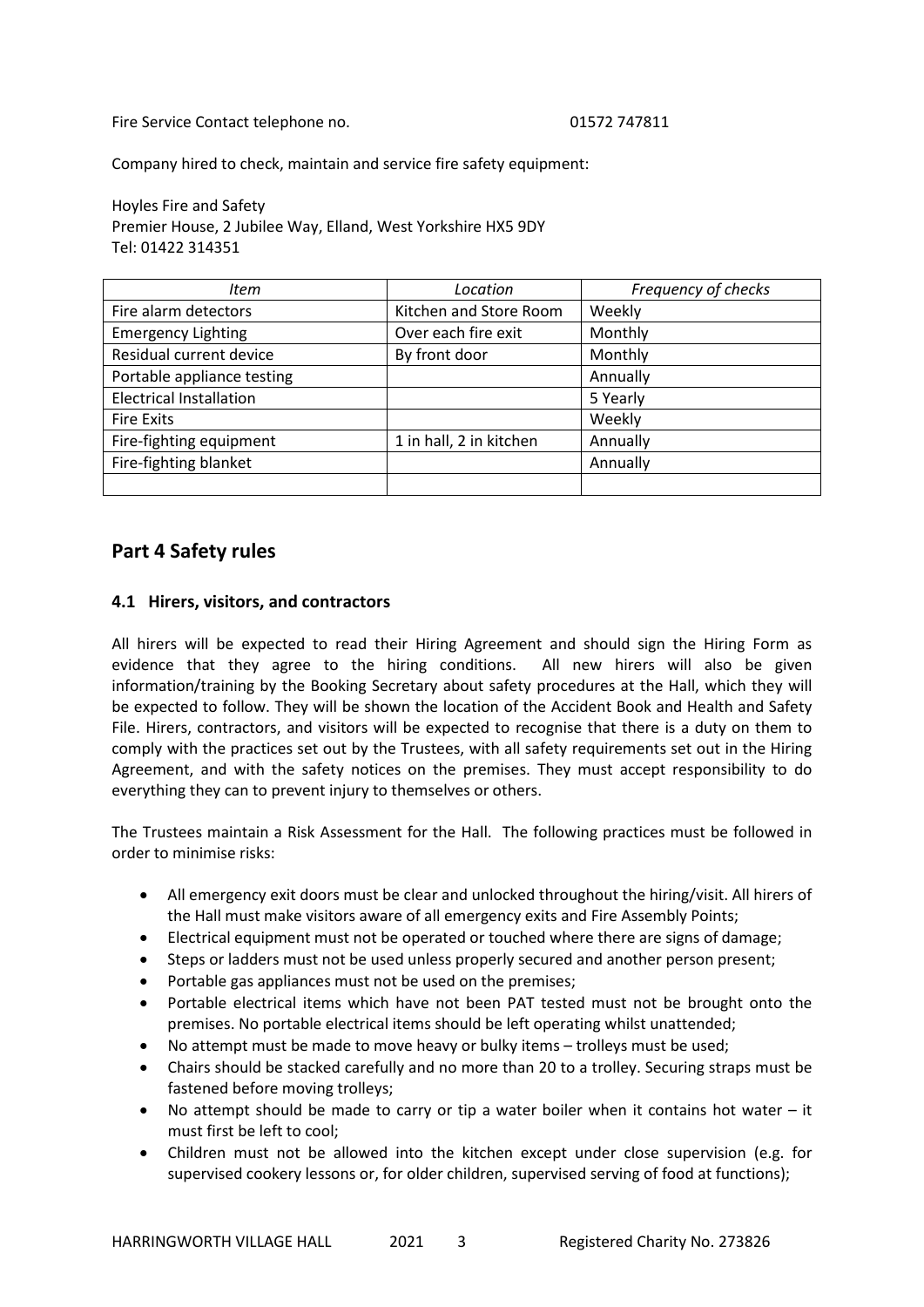- Safe food preparation methods must be followed. For example, meat should be kept refrigerated, knives used to cut meat should be washed before further use, and meat should be stored away from other food. Further guidance on safe food preparation is included in Appendix 1 (Safe Food Practice).
- Overcrowding in the Hall should be avoided the maximum number of people permitted to use the Hall is 100.
- Suitable protective clothing must be worn when handling cleaning materials;
- In order to guard against slipping hazards, all spills must be mopped immediately, particularly on stairs or polished floors;
- In order to guard against tripping hazards, items such as buggies, umbrellas etc. must not be left in halls, and especially not in corridors;
- Adequate lighting must be used to avoid tripping in poorly lit areas;
- Evidence of damage or faults to equipment or the building's facilities must be reported to the Booking Secretary;
- Accidents must be recorded in the Accident Book and also reported to the Booking Secretary.

### **4.2 Contractors**

The Trustees will always check with the contractors (including self-employed persons) before they start work that:

- The contract is clear and understood by both the contractors and the Trustees;
- The contractors are competent to carry out the work, e.g. have appropriate qualifications, references, and experience;
- Contractors have adequate Public Liability insurance cover;
- Contractors have seen the Hall's Health and Safety Policy and are aware of hazards which might arise (e.g. electricity cables or gas pipes);
- Contractors do not work alone on ladders at height (if necessary, a volunteer should be present);
- Contractors have their own Health and Safety Policy for their staff;
- The contractor knows which member of the Trustees is responsible for overseeing that their work is as asked and to a satisfactory standard;
- Alterations or additions to the electrical installations or equipment will conform to the current Regulations of the Institute of Electrical Engineers.

### **Part 5 Procedure in case of accidents**

### **5.1 Assistance**

The location of the nearest hospital A&E/Casualty Department is Kettering General Hospital.

The location and telephone number for the nearest doctors' surgery, in Uppingham, is 01572 823531.

The nearest Defibrillator can be found in the Phone Box outside 35 Gretton Road, NN17 3AD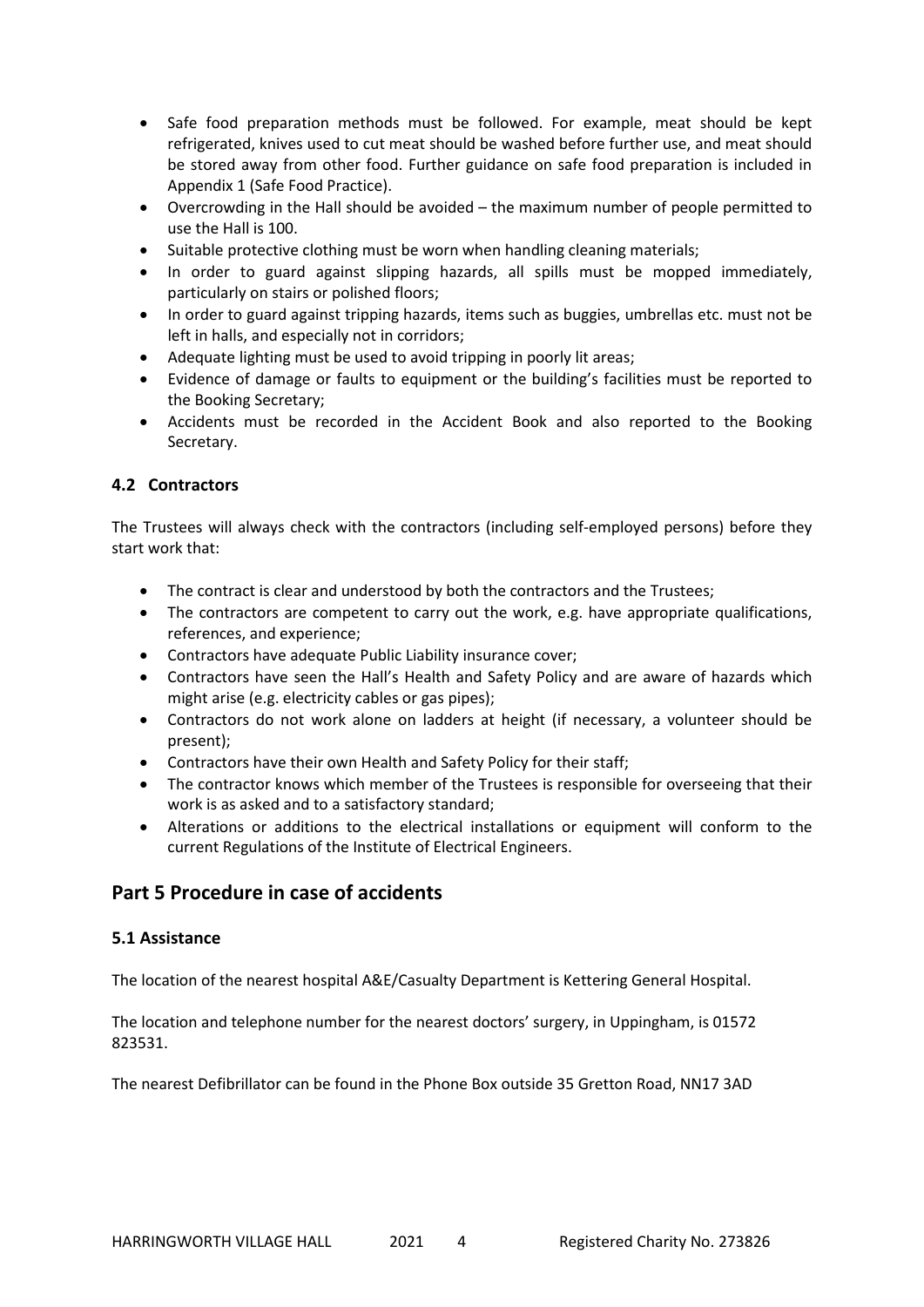### **5.2 First Aid**

The First Aid Box is located on the windowsill in the kitchen.

The person responsible for keeping this up-to-date is the person described as responsible for First Aid in section 2.1 (Responsibilities) of this policy.

### **5.3 Accident reporting**

The Accident Book is kept in the cupboard under the kitchen sink. This must be completed whenever an accident occurs.

Any accident must be reported to the Trustee responsible for Health and Safety, who is named in section 2.1 (Responsibilities) of this policy.

The person responsible for completing the RIDDOR (Reporting of Injuries, Diseases and Dangerous Occurrences Regulations 1995) is the person described as responsible for Reviewing Health and Safety Policy in section 2.1 (Responsibilities) of this policy.

The following major incidents or injuries must be reported on RIDDOR forms:

- Death except when due to illness;
- Fracture, other than to fingers, thumbs or toes;
- Amputation;
- Any injury likely to lead to permanent loss of sight or a reduction in sight;
- Injury from electric shock/burn leading to unconsciousness or requiring resuscitation or admittance to hospital for more than 24 hours;
- Any other injury leading to hypothermia, heat-induced illness or unconsciousness or requiring resuscitation or requiring admittance to hospital for more than 24 hours
- Unconsciousness caused by head injury, asphyxia or exposure to harmful substance or biological agent;
- Acute illness requiring medical treatment, or loss of consciousness arising from absorption of any substance by inhalation, ingestion or through skin;
- Acute illness requiring medical attention, which may have resulted from a biological agent or its toxins or infected material.

### **Part 6 Insurance Employers Liability**

The insurer named below provides the following insurance cover:

Name of insurer: Aviva

Policy number: VH 88/0047440/BS68231

Date for renewal: 01 June 2022

Any risks excluded or special conditions that users should be aware of:

Public liability cover is up to £10m. Other details concerning the Hall's insurance cover are set out in the policy document, which is held by the Trustees.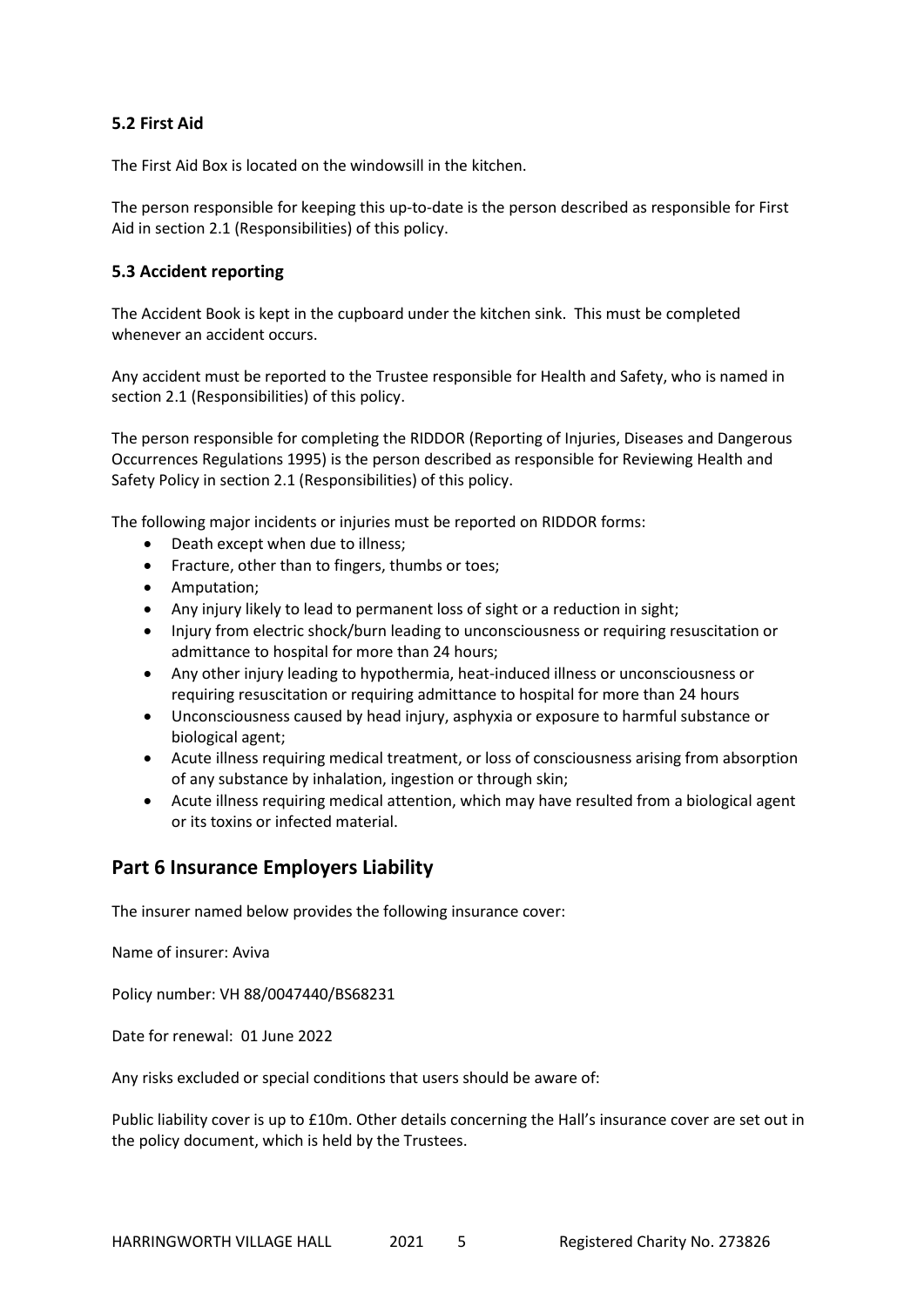### **Part 7 Risk Assessments and Inspections**

| The person responsible is: | Harry Morgan |
|----------------------------|--------------|
| Date for next review:      | October 2021 |

### **Part 8 Control of Substances Hazardous to Health (COSHH) Regulations**

All substances that are hazardous to health must be handled correctly and stored safely.

### **Part 9 Protective Clothing**

Should it be necessary, items of protective clothing and apparatus should be identified and supplied by the Trustees in order that no job is undertaken where it is felt that the provision of protective gear is inadequate.

### **Part 10 Training and Information**

Training will be given and information provided to hirers, contractors, Trustees, visitors, and volunteers to enable them to use the Hall safely.

### **Part 11 Review of Health and Safety Policy**

The Trustees will review this Policy annually. The next review is due October 2021.

Trustees with responsibility for aspects of Health and Safety will report to the Trustees regularly, including details of any accidents, faults, misuse by hirers or other matters which could affect the health and safety of users and other visitors to the premises.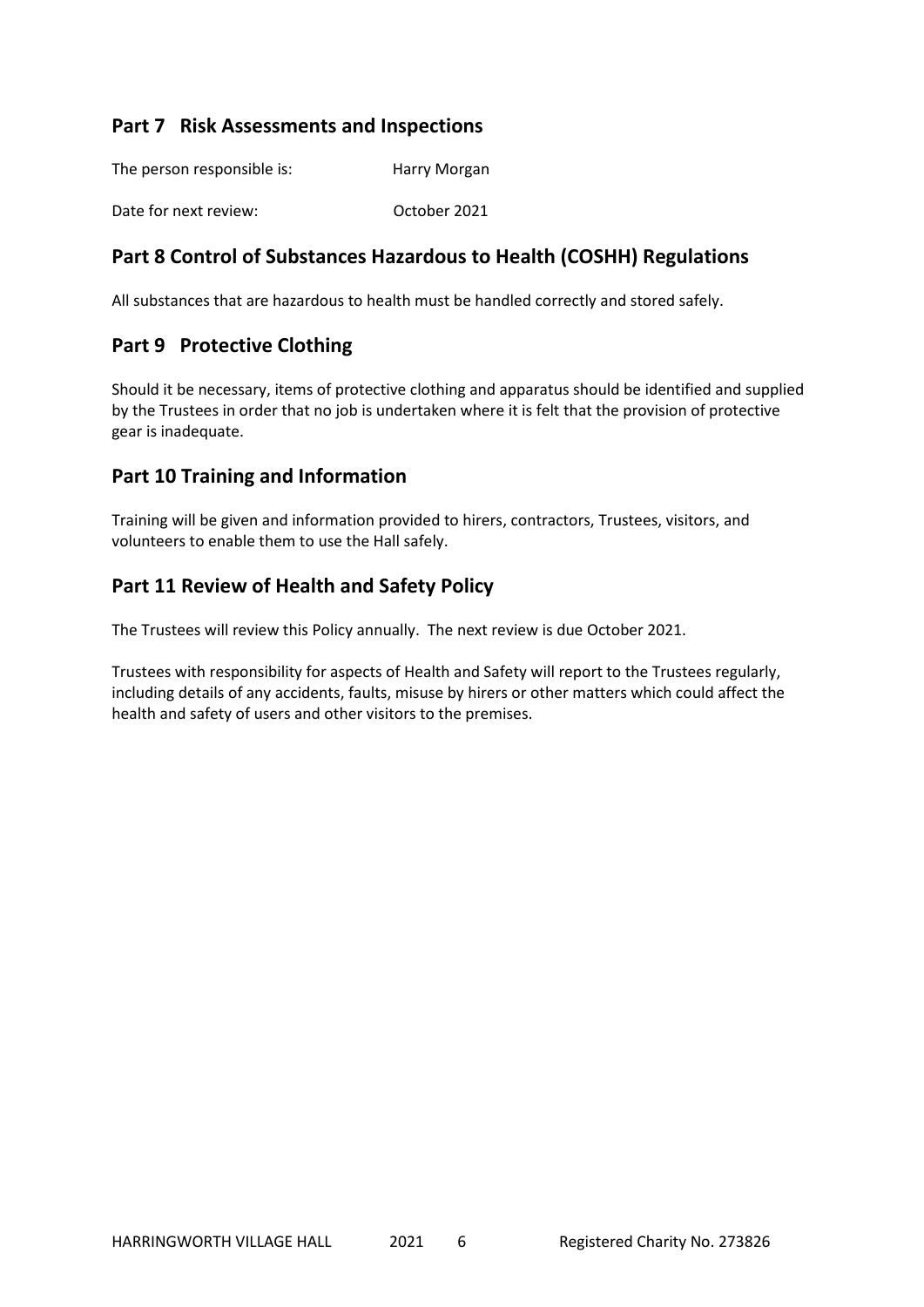### **Appendix 1 Safe Food Practice**

The Trustees consider the following ten rules for safe food practice, created by the World Health Organisation (WHO) as a guide on how to produce food safely. The WHO created these rules to reduce and prevent the number of people suffering foodborne diseases and illnesses, which occur after consuming contaminated food.

#### **1. Choose Foods Processed for Safety**

There are certain types of foods which are safe in their natural form, such as fruit and vegetables, which only normally require a thorough wash with clean water.

However, certain types of food are not safe until they have been processed in a particular way. A good example is milk. Pasteurised milk is far better for us and safer to consume than raw milk. Therefore, always consider when foods have been processed for safety and how this can improve the safety of the food.

#### **2. Cook Food Thoroughly**

It is particularly important for raw foods, such as meat, to be cooked thoroughly to ensure that all bacteria, viruses and germs are completely killed.

Food must reach the core temperature of 75 °C. To check the temperature of food throughout, use a clean thermometer or probe which will allow you to read the temperature of the food.

#### **3. Eat Cooked Food Immediately**

Cooked food, which is left out on the side at room temperature, has germs on it which can multiply at room temperature. Therefore, cooked food should not be left out on the side for more than 2 hours. If it is left out on the side for more than 2 hours, it must be thrown away.

#### **4. Store Cooked Foods Carefully**

If you are going to store cooked food, you must do so in cool conditions, such as in the refrigerator. Refrigerated foods should be kept between the temperature of 0°C and 5°C, therefore refrigerators should be set at 3°C or 4°C.

It is important not to store a huge portion of cooked food in one refrigerator, as large portions prevent the food from cooling to the core as quickly as it should. The food must be cooled to the core. If the food is not cooled to the core, the bacteria will be able to multiply and contaminate the food. Therefore, it is only safe to eat cooked foods if they have been stored correctly.

### **5. Reheat Cooked Foods Thoroughly**

Reheating cooked food must be done thoroughly, to ensure the food is piping hot throughout to kill any bacteria which have managed to grow. Therefore, food must be heated and reach the core temperature of 75 °C.

#### **6. Avoid Contact Between Raw Foods and Cooked Foods**

Cooked food should not come into contact with raw food. For example, using a chopping board to cut raw meat and then using the same chopping board to prepare cooked food, will allow bacteria from raw meat to transfer to the cooked food, resulting in crosscontamination. This can be very dangerous.